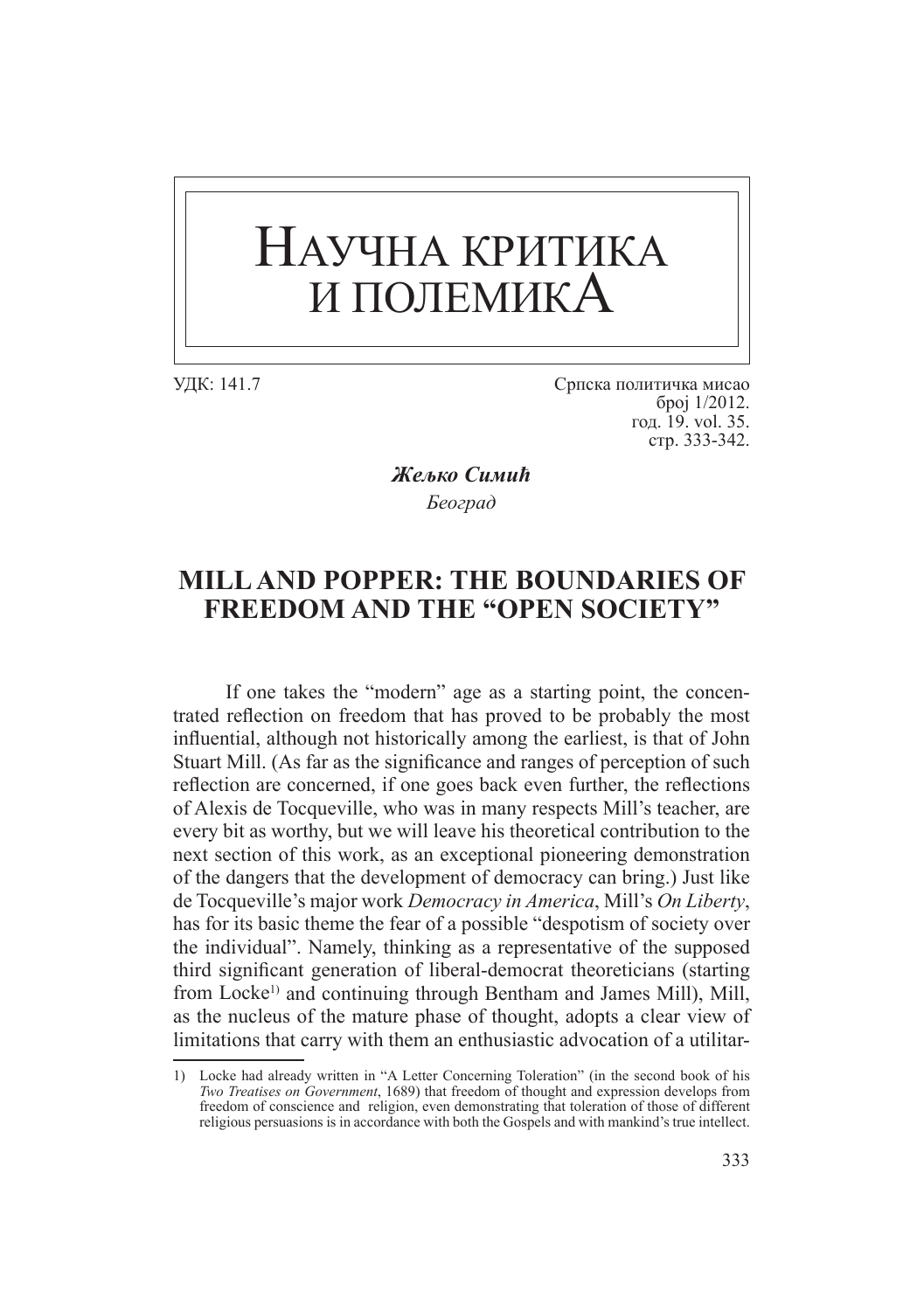ian concept of democracy in which there are two dangerous suppositions: firstly, that it is permitted to impose on the people as a whole that which the chosen majority, through their representatives, consider is for the common good (the so-called "public good"), and secondly, that it is the best way of enabling whatever the majority consider is the best ("producing the greatest amount of good for the greatest number of people") system of representative democracy, in which the task of decision-making falls into the hands of the competent elite – which has indeed been chosen by the will of the majority. However, this will result in giving a vote of confidence to the elite, enabling them to represent the interests of the people with a completely free hand, as long as they represent them in a satisfactory way (rather like a patient displaying confidence in his chosen doctor). Mill, however, finds that such a model almost without fail results on the one hand in the political passiveness of the majority of the people, and on the other in the strengthening of a sense of obedience to authority (even if this is only to competent authority), which produces the ideal climate for the state to apply interventionist jurisdiction. Here it is crystal clear that the foundations of Mill's skepticism exist in the tension between the will of the individual and that of the state. However, Mill's analysis does not end here, seeing that he notices that the aforementioned model is simply the unavoidable result of the postulation of several vital chosen principles because of whose realization a liberal organization of society takes over, something that is understood to be inviolably desirable; these principles are: protection of the interests of the majority, the *a priori* assessment of well-being as an agreement as to what is good for the greatest number of people, and finally, most important of all, interests and happiness being considered primarily through economic and material status.

Mill finds that, on their own, these principles as generators of democracy are not sufficient to protect it from deviation. For this reason it seems as if, while initiating the implementation of the controlling concepts, he is also introducing *liberty* and a degree of *self-realization* of the individual. It is precisely the faithful operationalization of these concepts – through their application in interpersonal relations and above all in the relationship between government and citizens – that makes up Mill's model of social order, but also the opposite: the liberty and selfrealization of the individual are understood through the exclusive view of *sociability*, and in this sense Mill undoubtedly represents the starting point of the modern age. Man becomes a reality exclusively in society, where the modality of his liberty is actually his departure from a selfish privacy and his inclusion in a system in which he will be able to achieve the personal well-being that he himself considers desirable.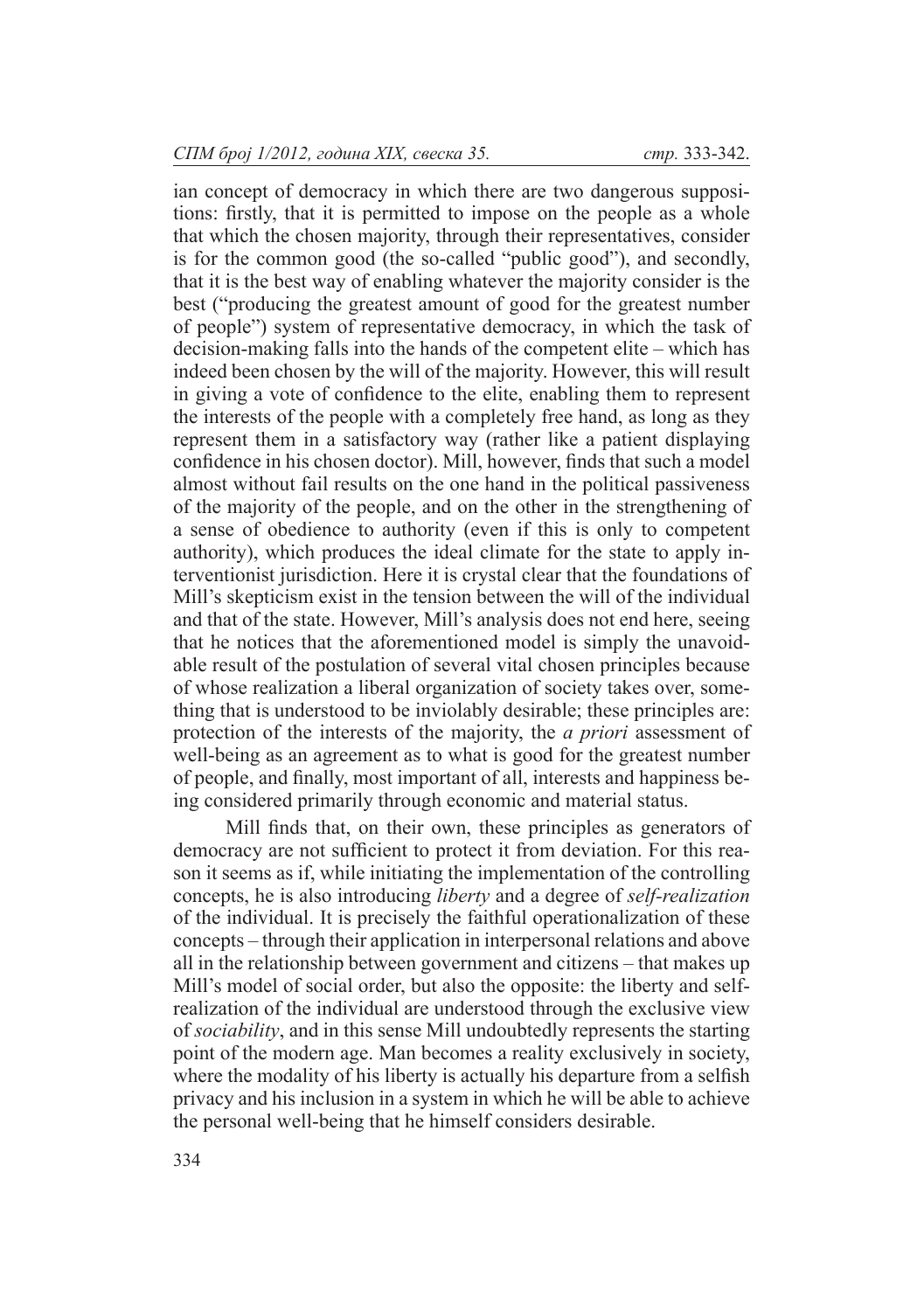It is in this context that Mill's definition of liberty manifests itself, almost tautologically reduced to achieving well-being: "The only freedom which deserves the name is the freedom to pursue our own good in our own way, so long as we do not attempt to deprive others of theirs, or impede their efforts to obtain it."2) However, although straightforward, this goal shows itself to be significant because of its second part, in which the entire construction of Mill's study appears laconically summarized, based not only on *respect*, or *tolerance*, but also on an *active regard for and encouragement of a difference of ideas and opinions among people*.

When one develops Mill's ideas about freedom even further, not only does one transcend that vulgar utilitarian dimension which his immediate forerunners accorded to freedom (the freedom of the right to possess and protect one's interests) – the affirmation of the essentiality of the freedom of the will (freedom as such) as a field whose untouchable independence must not compromise anyone's desire to possess it or harm him in any way, but one also identifies freedom in two precisely defined categories: 1) Freedom of thought, manifested in freedom of expression and declaring one's personal opinions<sup>3)</sup>; and 2) Freedom of action, which refers to the freedom of planning one's private life, outside any predetermined model or binding criteria. Because, according to Mill, "There is no reason that all human existences should be constructed on some one, or some small number of patterns. If a person possesses any tolerable amount of common sense and experience, his own mode of laying out his existence is the best, not because it is the best in itself, but because it is his own mode".

From such a conception of freedom comes Mill's argumentation in favour of pluralism of thought as an essential condition for social progress. He emphasizes that it is actually unity of thought that is harm-

<sup>2)</sup> J. S. Mill, *On Liberty*, London, 1859, p. 20. All further quotations from Mill are from this work.

<sup>3)</sup> Here we must remember that when emphasizing freedom of thought as the basic principle of social order, Mill has notable forerunners, such as Spinoza. In his Theological-Political Treatise, Spinoza emphasizes that every attempt to stifle freedom of thought leads to damaging the human character, seeing that, as a result, a state arises in which people think one thing and say another, favouring such characteristics as lying, hypocrisy or flattery, or, to give it its modern name, the "character corruption" syndrome. Hence, in a free state, says Spinoza, "every man may think what he likes and say what he thinks". Preceding Mill, Spinoza also emphasizes that "it is impossible for all men to have the same thoughts about all things and for all men to say the same." and that what is more, advancement in science and art is possible only where freedom of thought exists, seeing that "only those who enjoy full and unrestricted freedom of reasoning" are able to reach a worthwhile goal. Finally, in cases where the government forcibly stifles freedom of thought, Spinoza - himself providing a revered example – considers that the only existing alternatives are braving any torture to obtain freedom of thought, or cowardly flattering one's torturer. *Theologico-Political Treatise*, London, 1670, p. 239-253.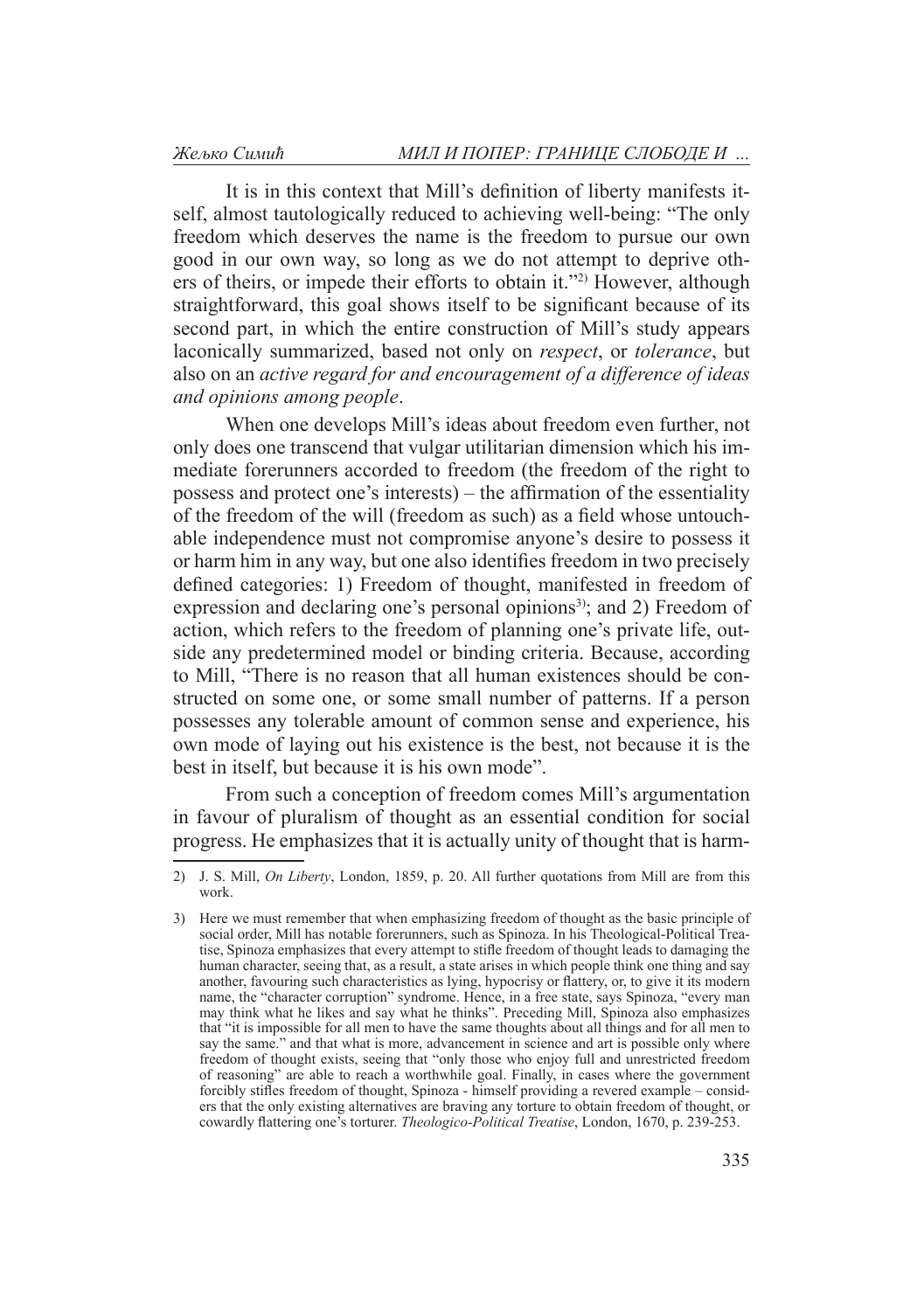ful, for the simple reason that the human race is not infallible, and because it follows from this that only through the direct confrontation of different points of view can the desired suitable solution be found<sup>4)</sup>. "There is the greatest difference between presuming an opinion to be true, because, with every opportunity for contesting it, it has not been refuted, and assuming its truth for the purpose of not permitting its refutation." Mill develops this thesis to its final outcome, even suggesting, as a radical example, that in the case of one single man who opposes everyone else, it cannot be stated with absolute certainty that he is not right, and that, from this, freedom of thought requires that such an individual be allowed the freedom to defend his personal opinion<sup>5)</sup>. Finally, Mill reminds us that history demonstrates how each individual thought is relative and depends on both the time and place in history that it appeared.

The final phase of Mill's development of his ideas on freedom is concerned with its direct implications on political life, and it fits neatly into the political programme. As we have seen, a variety of ideas is essential for development in any sphere of life, seeing that the truth about any given problem is not usually revealed until a number of possible solutions have met face to face. This rule, transferred to the practice of political decision-making, presupposes the moral obligation of all concerned to take an active part in all questions concerned with social life, which means resolutely distancing oneself from conformity and the traditional way of thinking, both of which come from relying on some form of established authority. Mill, on the other hand, is totally aware of the threat posed by majority rule which, based on being satisfied with mediocrity, sways public opinion, and by so doing advocates the equality of all participants and the careful weighing of every opinion, regardless of how many people hold it.

Logically, the same principle also affirms the existence of different classes, emphasized by the fact that their mutual antagonism at the level of thought represents an encouragement to social development. However, in order for their active contribution to be properly put into effect, it is necessary to secure the just and equal representation of all existing interests, and such a representation has to come directly from

<sup>4)</sup> The fact is that any argument that relies on human fallibility, or on the need for mutual tolerance, is as least as old as the humanistic approach to literature. For example, Voltaire: "We are all formed of frailty and error; let us pardon reciprocally each other's folly - that is the first law of nature." Voltaire, *Philosophical Dictionary*, Paris, 1764, p. 384.

<sup>5)</sup> This refers to the best-known sentence in liberalism: "If all mankind minus one, were of one opinion, and only one person were of the contrary opinion, mankind would be no more justified in silencing that one person, than he, if he had the power, would be justified in silencing mankind."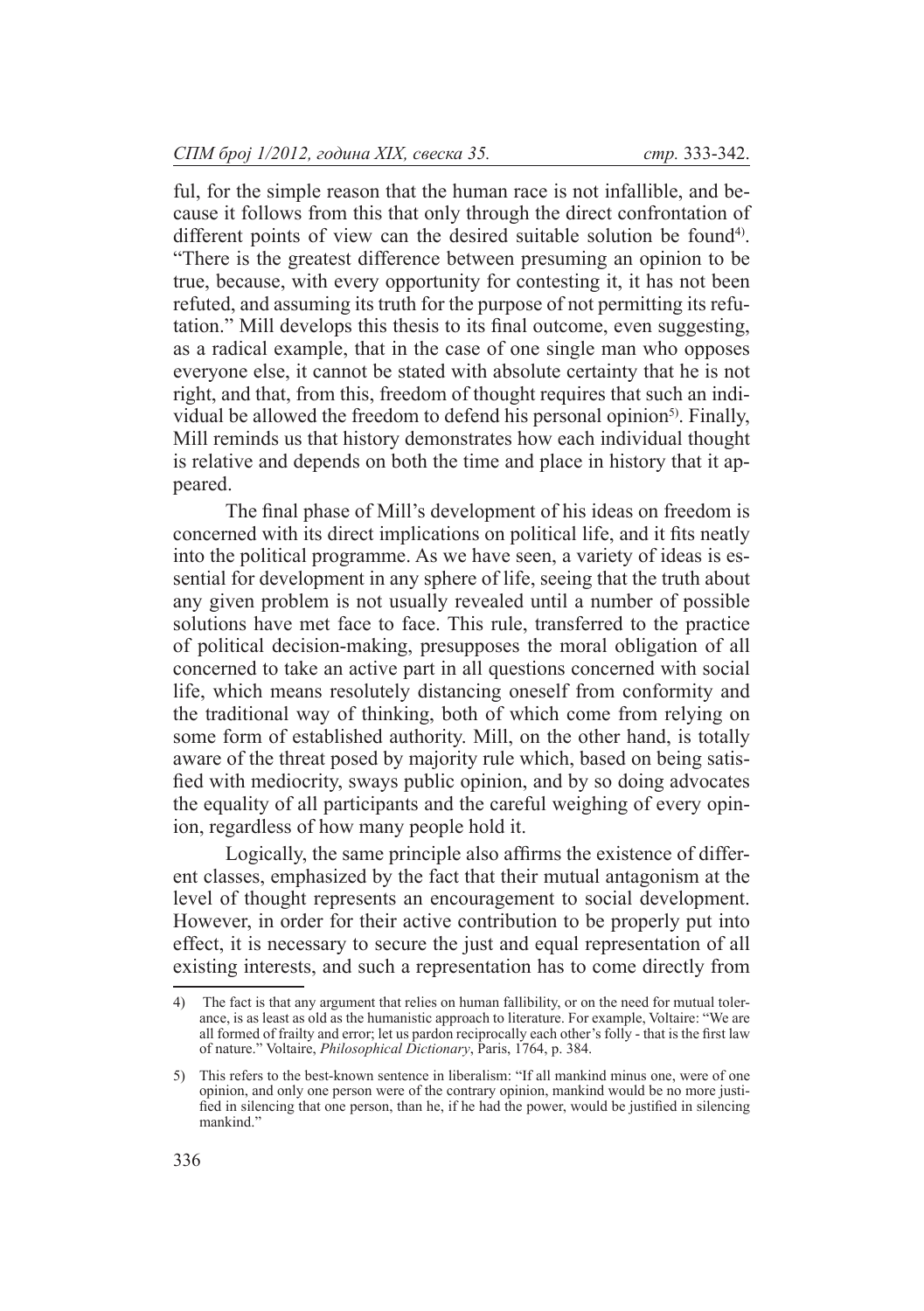representatives of the class in question. It is in this respect that Mill is the precursor of modern demands for class egalitarianism.

Furthermore, when mentioning the necessity of representation, Mill does not interpret this concept in the same way as the representatives of utilitarian liberalism; in fact it could be said that in principle his understanding of representation is diametrically opposite. Namely, while his forerunners thought of representative democracy as a static system that at the same time maintained and limited the state regulative, Mill sees in active representation simply the reflection of a deeper conceptual choice which should create a certain parallel system of decision-making that the influence of the state will extract from the majority of questions of joint interest.

It is a matter of the need - along with nurturing freedom of thought and actually depending on that nurturing of the attained degree of maturity of social tolerance - to bring about a "specific training of citizens, a practical part of the political education of free people which brings them out of the narrow circle of personal and family selfishness, gets them used to understanding joint interests and teaches them to act from public or semi-public motives". To put it simply, here Mill attempts to suggest his variation of the solution to the crucial question of democracy, and this is the prevention of the abuse of power by the chosen representatives of the majority, or rather preventing passivity, seeing that "inertia, the lack of aspiration and shortage of desire are more disastrous obstructions to progress than any kind of badly administered energy". So Mill sees the solution in the moral education of citizens, or the self-education of society, the aim of which is to increase consciousness of the need for cooperation – everything, of course, based on the affirmation of difference of thought and respect for everyone's right to freely organize his own life.

Thus it seems that the last word in defence of Mill's freedom project (whose realization is connected to social dialogue and the personal improvement of the individual within the fabric of society receiving support and not being disturbed) is of a paradoxical, utopian kind. Let us repeat: it is the moral self-education of the community as the attainment of a climate necessary to maintain true freedom. But, at the same time, is not a deep feeling of personal freedom as well as a sense of personal responsibility for the freedom of others necessary for achieving this moral self-education? Perhaps precisely because of this confusion in Mill's teaching which, without doubt, is the noblest achievement of liberal thought, bleak consequences are lurking, consequences that today burden and compromise the ruling ideology of illiberal democracy?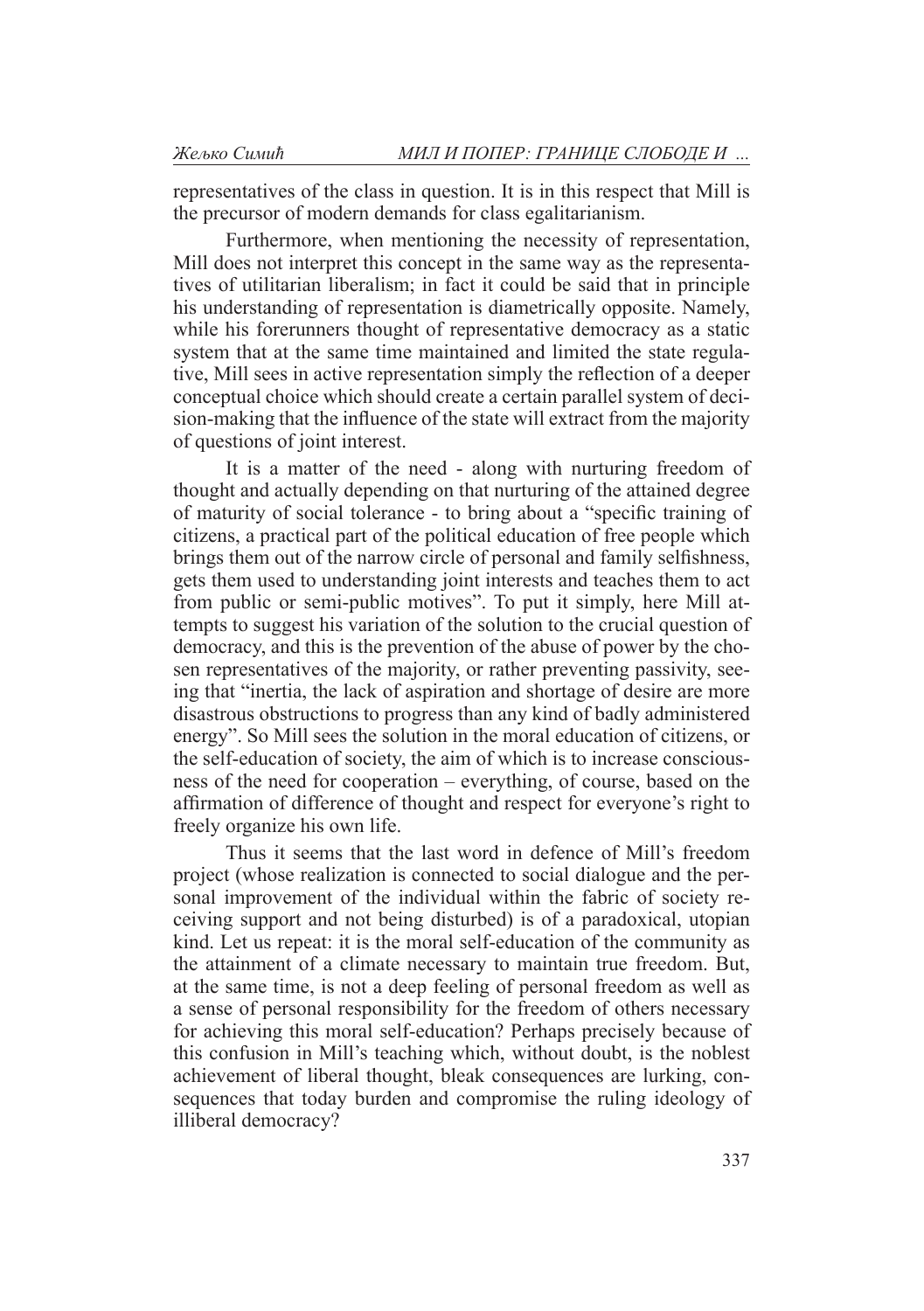Precisely because of this final question, which logically imposes itself from an analysis of Mill's understanding and from comparison with today's moment in the history of civilization, we consider it advisable to make a digression at this stage and briefly present significant modern (XX century) reactions to Mill's understanding of freedom and the principle of tolerance (liberality) that comes from it. Actually, this is not really a digression, seeing that time itself, or rather the politicohistorical development of events, has created a situation in which the reconsidered range of application and common sense of the basic postulates of liberal democracy has shaped a complete one-part conglomerate with two opposing wings: one as the improved and revised basic tenets of democracy, and the other as its invalidation by its eventual successor.

As a result, considerably more important works which not only smell of Mill's testimony, but which are also in liberal-democratic society considered to be the nearest embodiment of a precisely written ideal, are those of Karl Popper. For our subject it is significant that in *The Open Society and its Enemies* (1943) and *Conjectures and Refutations* (1968), this thinker is obliged to a certain degree to retreat from the absolute validity of pluralism as a sacred principle of liberalism, establishing borders in cases when a specific opinion dangerously threatens the very postulates of democratic (open) society. In his very stern contrasting representation of the two types of society – and paradoxically it could be said to be manichaeic in places – Popper places in the preserve of the closed society all the negative sides of human nature, such as the absence of the need for or the right of free trial and leading an independent life, underestimating individualism, a decline to a tribal form of community along with the glorification of biological connections, primitive emotional relations as the community's connective tissue, intolerance towards anything new, the codification of the mentally incompetent and the factual tabulation of polemics. On the other hand, an open society is one that is composed in harmony with Popper's thesis about the gradual growth of scientific knowledge, meaning a society in which the basic leading value is the free and independent reasoning individual, seeing that only such can participate in the process of direct confrontation of opinions and suggestions, through the existing higher level of criticism and compromise.

When considering such contrasts, it is clear that Popper has to supplement (shall we say) Mill by accepting the need to veer away from absolute freedom and intervene against the diehard spokesmen for a "closed society". In other words, it is the old problem: should tolerance be taken to mean tolerance towards the intolerant, or as Popper puts it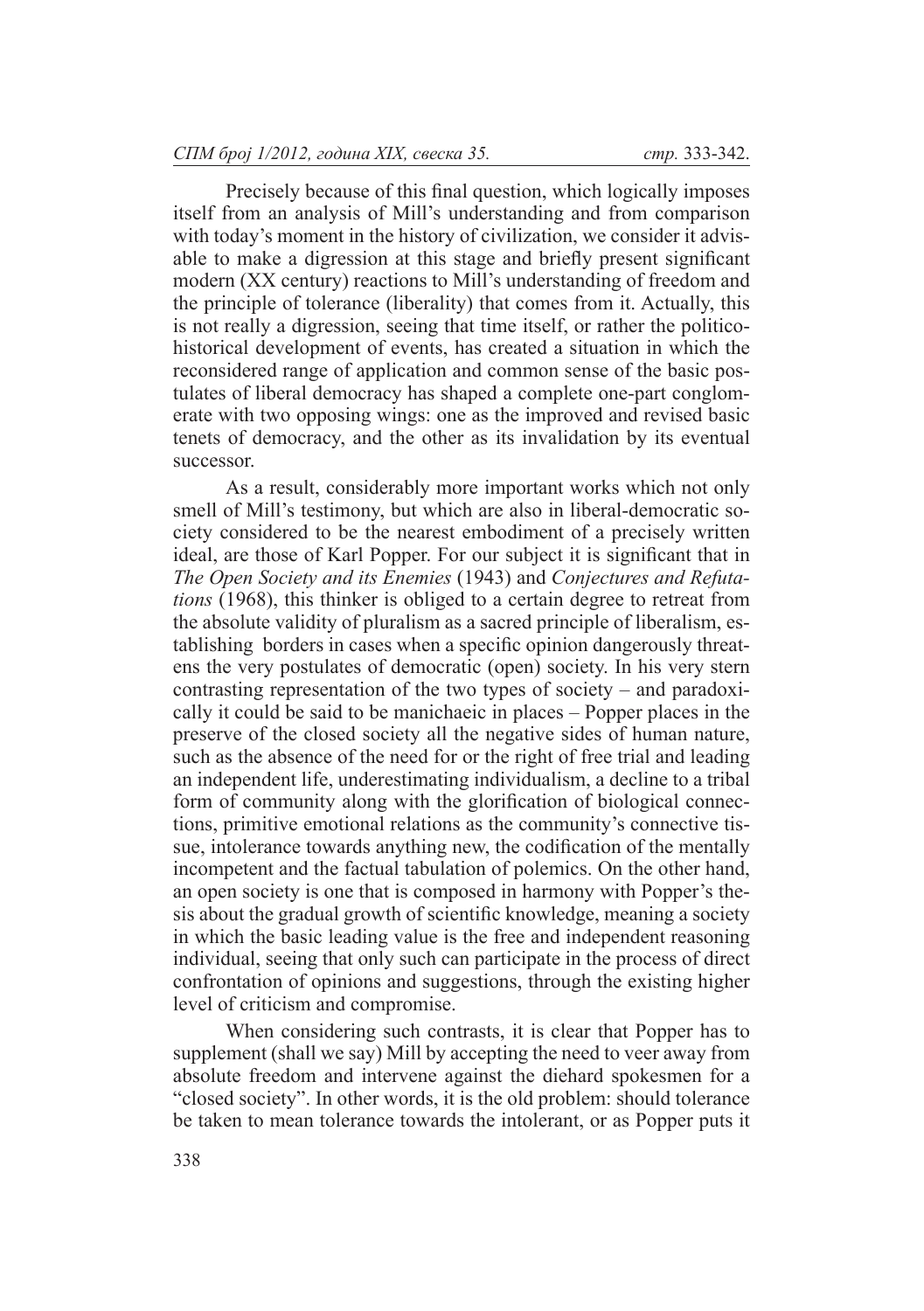(doubtlessly inspired by what he recognizes as rational traces of the disastrous success of Nazism): surely unlimited tolerance must necessarily lead to one's own downfall.

Popper clearly comes out for the *right* to eventually sanction such opinions provided they show themselves to be inaccessible or closed to rational justification, or, having been laid open to public opinion, they succeed in imposing themselves with their intolerant exclusiveness. For this reason, as he writes in *Conjectures and Refutations*, if the principles of unlimited tolerance were to be applied consistently, including to those who were intolerant, and by 'consistently' meaning even when the entire society of tolerant people was the direct target of the intolerant, then a situation would be reached when all tolerant individuals would be wiped out, and with them the whole principle of tolerance.<sup>6)</sup>

And so, finally, everything comes back once again to *someone*'s inalienable right, above all in the name of freedom, sometimes to limit the absolute right to freedom of thought (viz. the renowned Saint-Just's declaration that there was no freedom for the enemies of freedom, after which Louis XVI was guillotined). Here, however, the equally old question must be asked: who is it that can make judgments on the misuse of freedom of thought, meaning with what specific authority (against which an "open society" is quite clearly positioned) is it decided that someone else's political commitment must be kept in check by the use of force, the despised weapon of closed societies?

Factually, Popper imposes his answer on the whole conception of his dichotomous thought, which is that there cannot be a precise answer, in the sense of addressing any kind of concrete advocate of discrete right, seeing that the acceptance of such a thing would immediately open the counter-argument of the principle of "closed-ness". Instead of this, quite understandably, Popper transfers right to the abstract "institutionalism" of the democratic movement itself, or rather to liberal legislation, or administrative law that is open to criticism, and so on. In one place, however, Popper also explicitly reaches towards the restitution of state prerogative (a state with an "open society", of course): "What I demand from the state is protection; not only for myself, but for others too. I demand protection for my own freedom and for other people's. I do not wish to live at the mercy of anybody who has the larger fists or the bigger guns. In other words, I wish to be protected against aggression from other men. I want the difference between aggression and defence to be recognized, and defence to be supported by the organized power of the state (...) I must give up my 'freedom'

<sup>6)</sup> Karl R. Popper, *Conjectures and Refutations. The Growth of Scientific Knowledge*, New York, 1968, p. 357-358.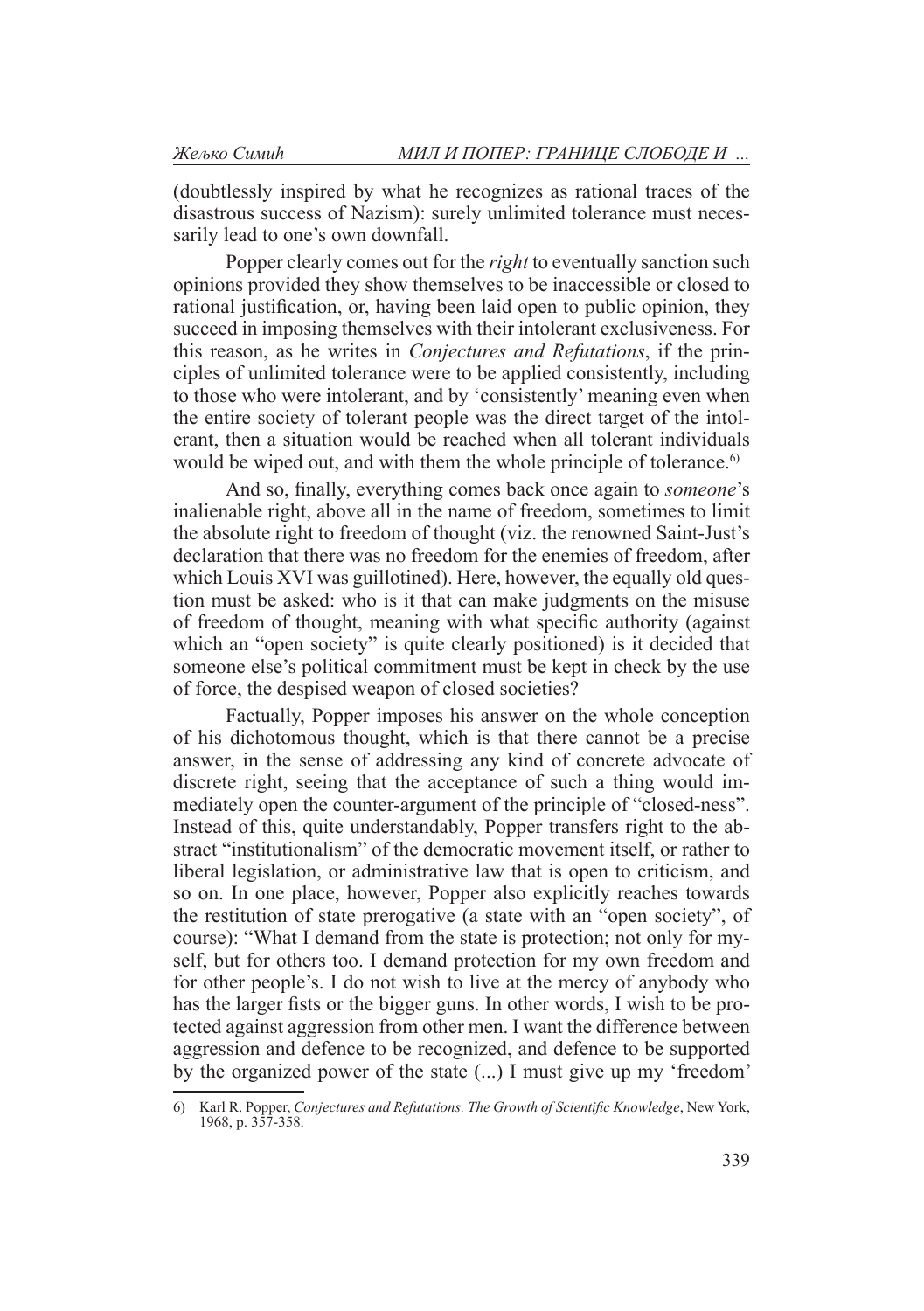to attack, if I want the state to support defence against any attack. But I demand that the fundamental purpose of the state should not be lost sight of; I mean, the protection of that freedom which does not harm other citizens. Thus I demand that the state must limit the freedom of the citizens as equally as possible, and not beyond what is necessary for achieving an equal limitation of freedom..."7)

What is more striking than this roundabout attempt to avoid the essential institutional protection of freedom even in states with "open societies" (where there will nevertheless always remain the problematic possibility of the supervision of the supervisor being based on a "closed" opinion) is the force - and in his repudiating and even insulting judgments he is quite intolerant - with which Popper swoops down on those who present themselves as spokesmen for the closed society.

("...I tried to express this in the scherzo-style of my Hegel chapter, hoping to expose the ridiculous in this philosophy, which one can only regard with a mixture of contempt and horror... I neither could nor wished to spend unlimited time upon deep researches into the history of a philosopher whose works I abhor."8))

After all, in the very title of his work he qualifies the unlikeminded as *enemies*. What is also interesting is the ease with which he differentiates between the theoretical infallibility of the democratic principle and its human misuse for which we ourselves are guilty (Popper considers that seeing that man is fallible, democracy will necessar- $\overline{i}$ ly collapse – on top of this he makes this statement insisting that he is a confirmed democrat), while failing to accept the same right when considering the opinions of his enemies, judging them according to deviant consequences and independently of the context, which is quite commonly precisely the defeatist contribution of the democrat.

Furthermore, throughout his works, Popper is conscious of the truly dreadful aversion that he demonstrates towards a complete range of thinkers, continually citing the possibility that he might be mistakenly taken for someone who opposes pluralism which he, naturally, could not be. "I do not wish to be misunderstood. I feel no hostility towards religious mysticism (only towards a militant anti-rationalistic intellectualism) and I should be the first to fight any attempt to oppress it (and is he first in his argument on even one occasion? Of course he is not – on the contrary [our remark] ). It is not I who advocate religious intolerance."9) And as an addition, it is interesting to leave readers to

<sup>7)</sup> Karl Popper, *The Open Society and its Enemies*, Vol. I, London, 1945, p. 153.

<sup>8)</sup> The Open Society and its Enemies...Vol. II, London, 1945, p. 491.

<sup>9)</sup> Ibid, p. 308.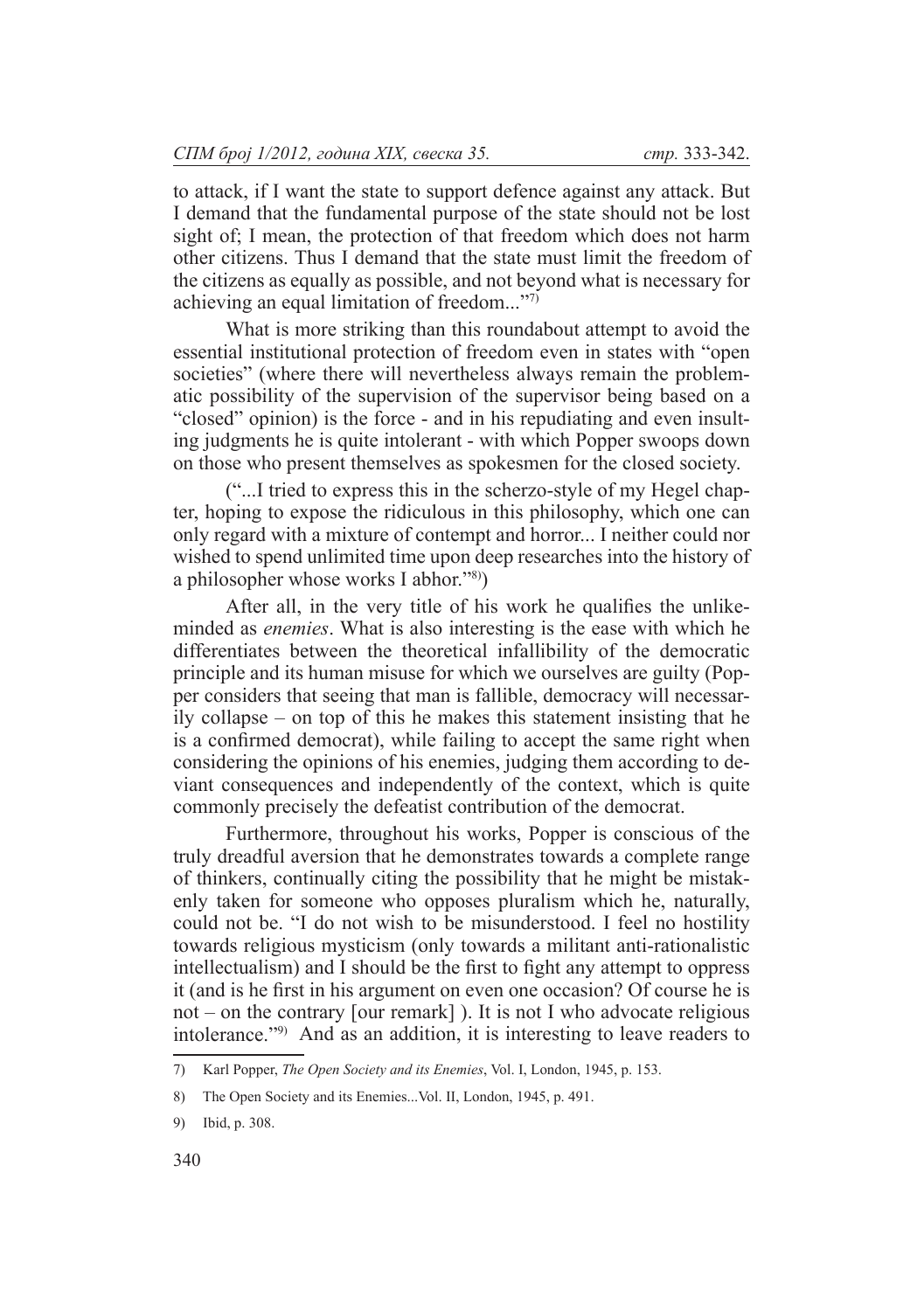judge for themselves whether, for example, Toynbee falls into the category of "militant antirationalistic intellectualism" (as Popper considers it), when, convinced by the failure of humanistic liberalism to reduce wars and the heedless imperialism of leaders of democratic states, he writes: "The humanist purposely concentrates all his attention and effort upon ... bringing human affairs under human control. Yet the unity of mankind can never be established in fact except within a framework of the unity of the superhuman whole of which Humanity is a part ..; and our Modern Western school of humanists have been peculiar, as well as perverse, in planning to reach Heaven by raising a titanic Tower of Babel on terrestrial foundations ..."10) Popper's comment on this follows: "Toynbee, if I understand him correctly, holds that there is no chance of a humanist bringing international affairs under the control of human reason $\frac{1}{11}$ 

To what extent Popper's position opposes what he understands from Toynbee's "militant" (?) assertion – that is that "international affairs can be brought under the control of human reason" and what that bringing under control actually looks like – we can work out for ourselves with our insight into today's global government by (neo)liberal democracy. Perhaps, looking at it from the point of view of an assessment of Popper's supposed lack of prejudice and openness of thought, it is an interesting observation that he makes in the foreword of the second edition of his book: "...But my mood of depression has passed, largely as the result of a visit to the United States... For in spite of the present world situation I feel as hopeful as I ever did."<sup>12)</sup> Let us remember that this was the period of the most violent escalation of the Vietnam War, as well as, let us not forget, a visit to a country which, with all its liberal tradition was also recording the success of the only almost "totally" perpetrated genocide against members of another race.

However, at the conclusion of this essay on Popper's development of Mill's liberal-democratic idea of freedom, perhaps it would not be out-of-place to make the observation that the exclusive way Popper deals with his philosophical forerunners is rather strange for such a great and discerning sociologically-directed thinker. He writes: "I decided to write this book when the news reached me that Hitler had occupied Austria, my homeland. However, I so despised him that I did not want to give him the privilege of crossing swords with him. Instead, I crossed swords with those great thinkers who first attacked democracy

<sup>10)</sup> Ibid, p. 309.

<sup>11)</sup> Ibid, p. 309.

<sup>12)</sup> Ibid, p. 12.